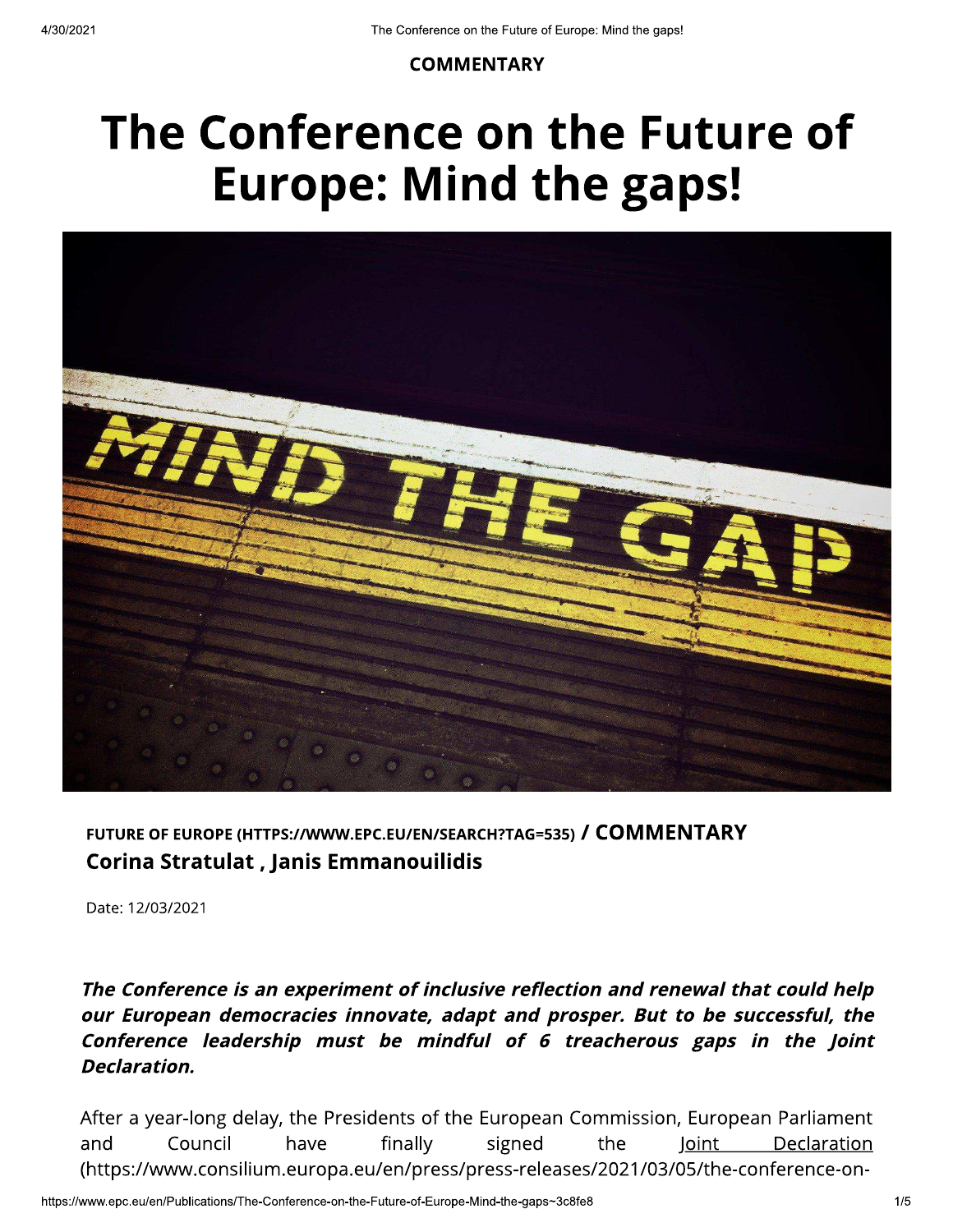shown<br>
controlled to consensus growth gradients when the considerative and controlled controlled and controlled and controlled to the set of determined to the controlled to the set of determined to the controlled to the se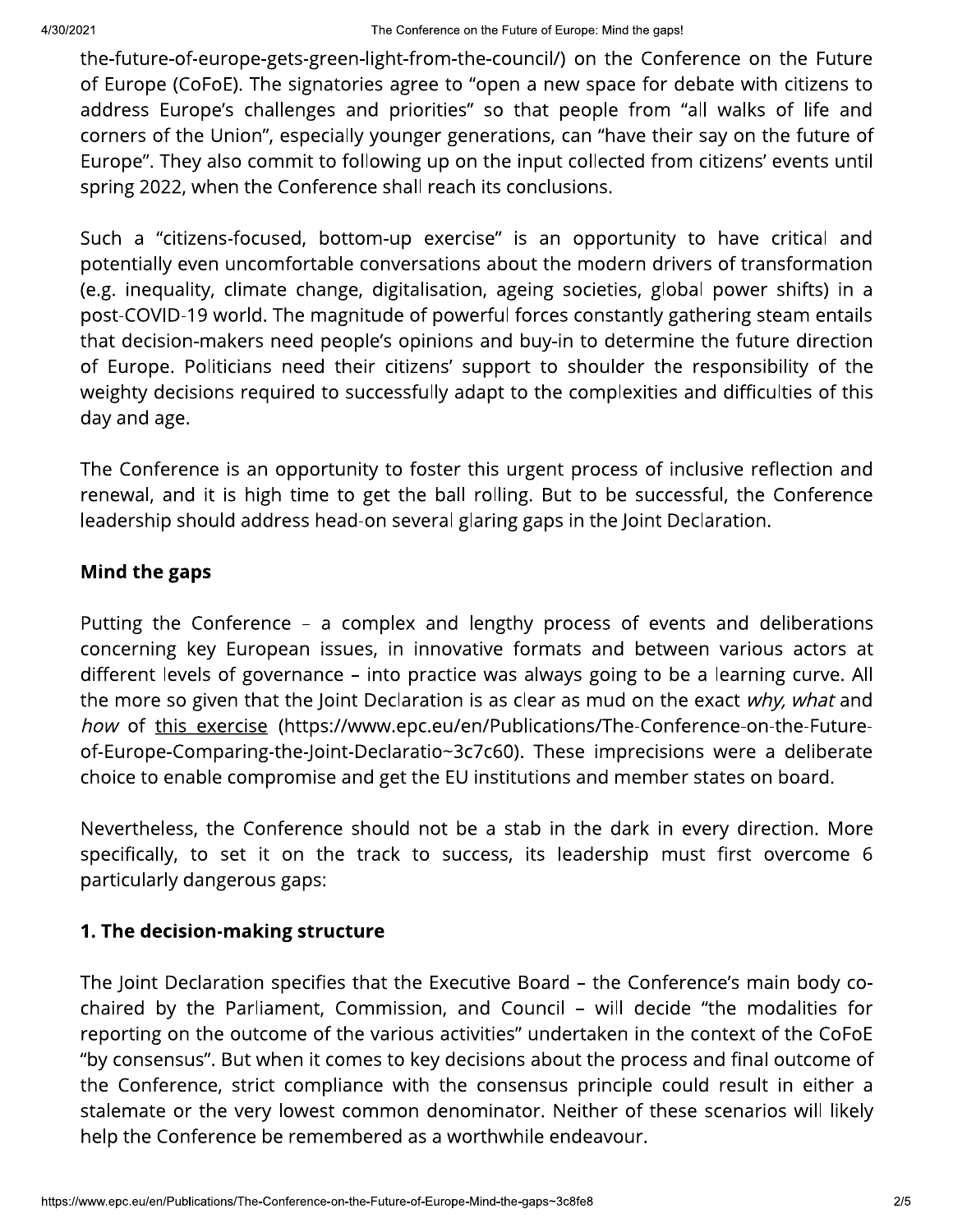shown<br>The Security Board should the conservation are not a conserve the Security of the Security School and Security School and Security School and Security School and Security ( $\sim$  1998) and Security School and Security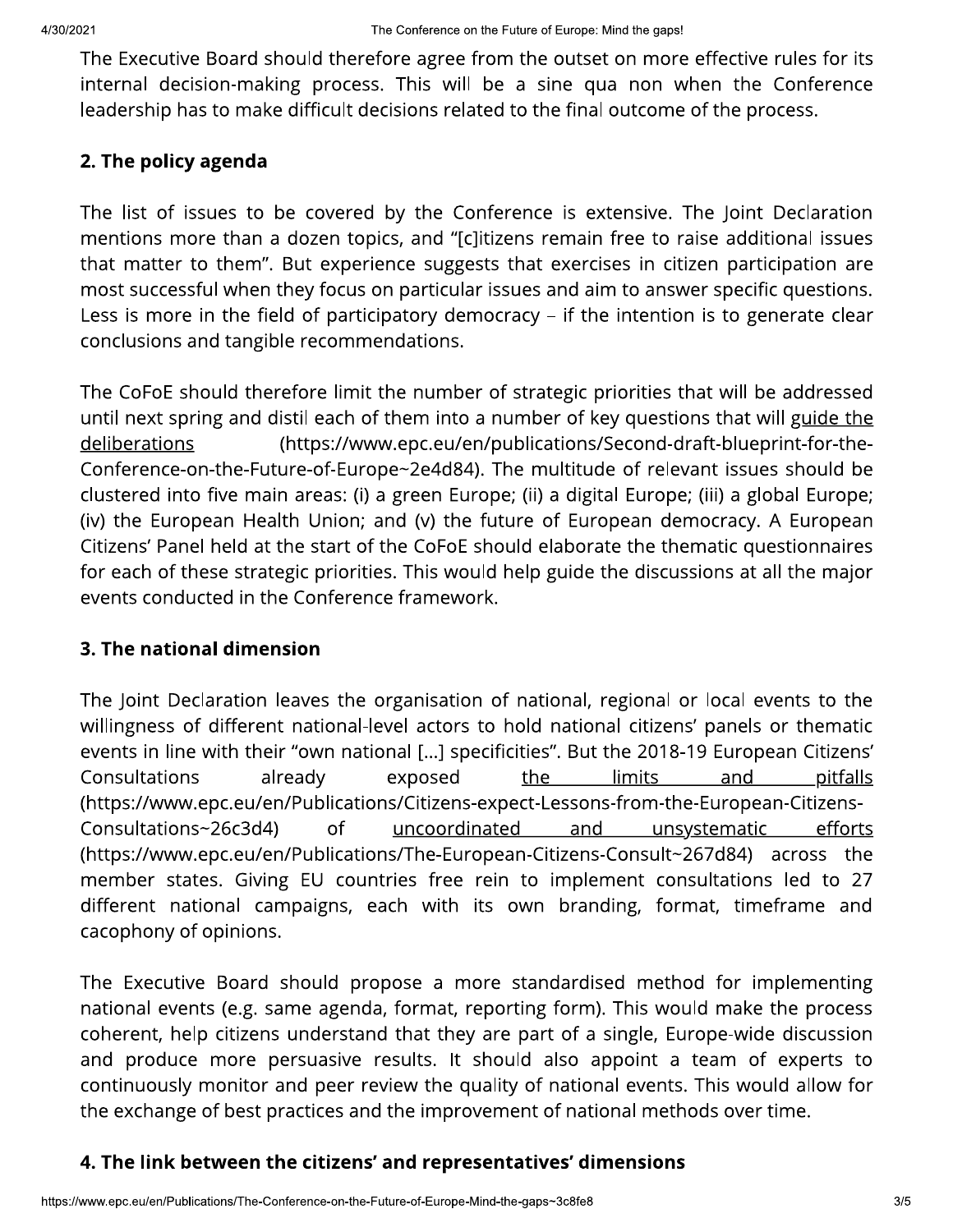The Joint Decembent of the content was derivated in the content of the method of the method of the method of the content of the decembent of the content of the content of the content of the content of the content of the c